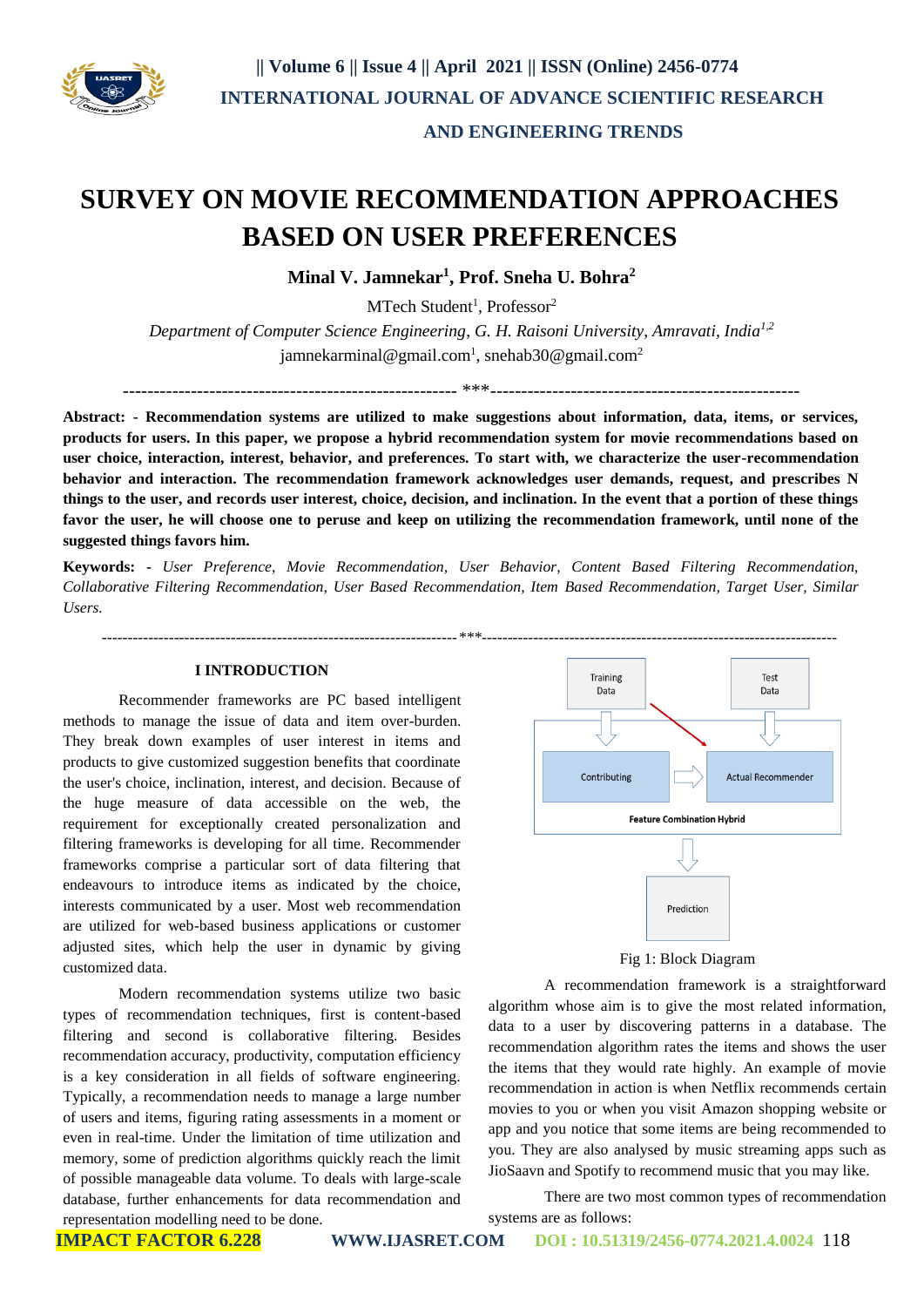

- a) Content-based filtering and
- b) Collaborative filtering

# **II PROBLEM STATEMENT**

The propose system implementing a hybrid recommendation system for movie recommendations based on user choice, interaction, interest, behaviour, and preferences that develop the properties of the previous system with a novel approach and extra capable approach that decrease the system run-time and determines item relationship with a huge perfection.

# **III LITERATURE REVIEW**

The travel industry is a huge developing beneficial industry as it very well may be the best piece of the economy. We as a whole realize India is inconceivable in each part of history, governmental issues, religion, culture, and the excellence of nature. This methodology can be a medium to investigate India to the world. This work on vacationer interest as per the most elevated rating and assessment examination idea applied to remark. Presently a day, numerous users express their assessments through audits on long range informal communication. Audits composed by travellers about places of interest are helpful data that may impact user's choices to pick among the distinctive vacationer locations. Another way that a user does is to procure data about a specific element or part of the vacationer locations, for example, nature of administration and different administrations. Suggestion frameworks overlook the meaning of input implanted in the printed audit, subsequently we need such a framework that will give us the genuine data to suggest the right visit bundle. So it is critical to limit the hole between proposals dependent on numeric appraisals and those of user's feelings entered as text to get right data about the traveller necessity for choosing a precise visit bundle. Likewise, we dissect traveller's assessments by utilizing remarks or surveys on various visit objections or bundles and give them the specific information they need to see. This makes extraction of user's advantage and appraisals, this will profit the traveller organization development as it can create the scientific information essential to check the sell and nature of visit bundle and furthermore gainful to the users utilizing the locales as they are getting the acceptable suggestion. [1]

The movement business is a colossal creating beneficial industry as it might be the best piece of the economy. The nation has different climatic spots and antiquated verifiable structures and strict spots are wealthy in the travel industry as India is. This system can be a mode for good Indian visit recommendations to the world. This framework gives three utilities consolidated as the principal thing is the user's advantage implies the traveller purpose of fascination. In the event that users need to visit the spot he/she chose to go so certainly will check those puts on the site henceforth user's advantage might be the quantity of snaps or search history of the users from the site. Something else that is generally valuable to get the user's feelings about specific visit places is supposition investigation applied to audits or remarks. This approach attempts to understand what precisely the traveller thinks and needs about a specific objective. Furthermore, the third thing is the reviewing framework that is evaluating about a specific item is valuable to pass judgment on the nature of the item. This model attempts to be more amiable towards the user. The user knows about the specific item that is the thing that sum the others consider the specific visit bundle as the framework ready to ascertain the level of the responses as sure, negative, or impartial. Proposals (evaluations, estimations, and interest shrewd) are in the user's customized account. And furthermore the organization gets the information to break down and confirm blames and improve the quality and administration of the visit organization. [2]

In this paper, we have proposed a cross breed recommender framework for the intelligent situation. Through changing the suggested boundaries and contrasting the arbitrary and half and half algorithms, we may reach the accompanying determinations: (1) the proportion of irregular proposals has no incredible impact on the exhibition as long as it isn't too enormous (e.g., not more than  $0.25$ ), (2) one should utilize  $kNN$  as right on time as could really be expected, (3) the neighbour's number ought to be sufficiently large (e.g., 45), (4) the review is almost straight increment as for the quantity of suggestions in each round, and (5) the mixture algorithm is superior to the arbitrary one. [3]

Movie suggestion is an exceptionally famous help in web based movie related sites, for example, Netflix, MovieLens. The exhibition of the suggestion assumes a critical part in the user experience. Existing works have indicated that joining content-based and community oriented separating based algorithms is the most ideal path for movie proposal. By and by, the presentation of this cross breed algorithm is firmly subject to the technique how to join the essential unadulterated algorithms. Existing works as a rule utilize a static mix system which may create far and away more terrible execution for certain users. To tackle this issue, in this paper we propose another thing based crossover algorithm that utilizes a unique user versatile blend technique. Plus, we likewise misuse the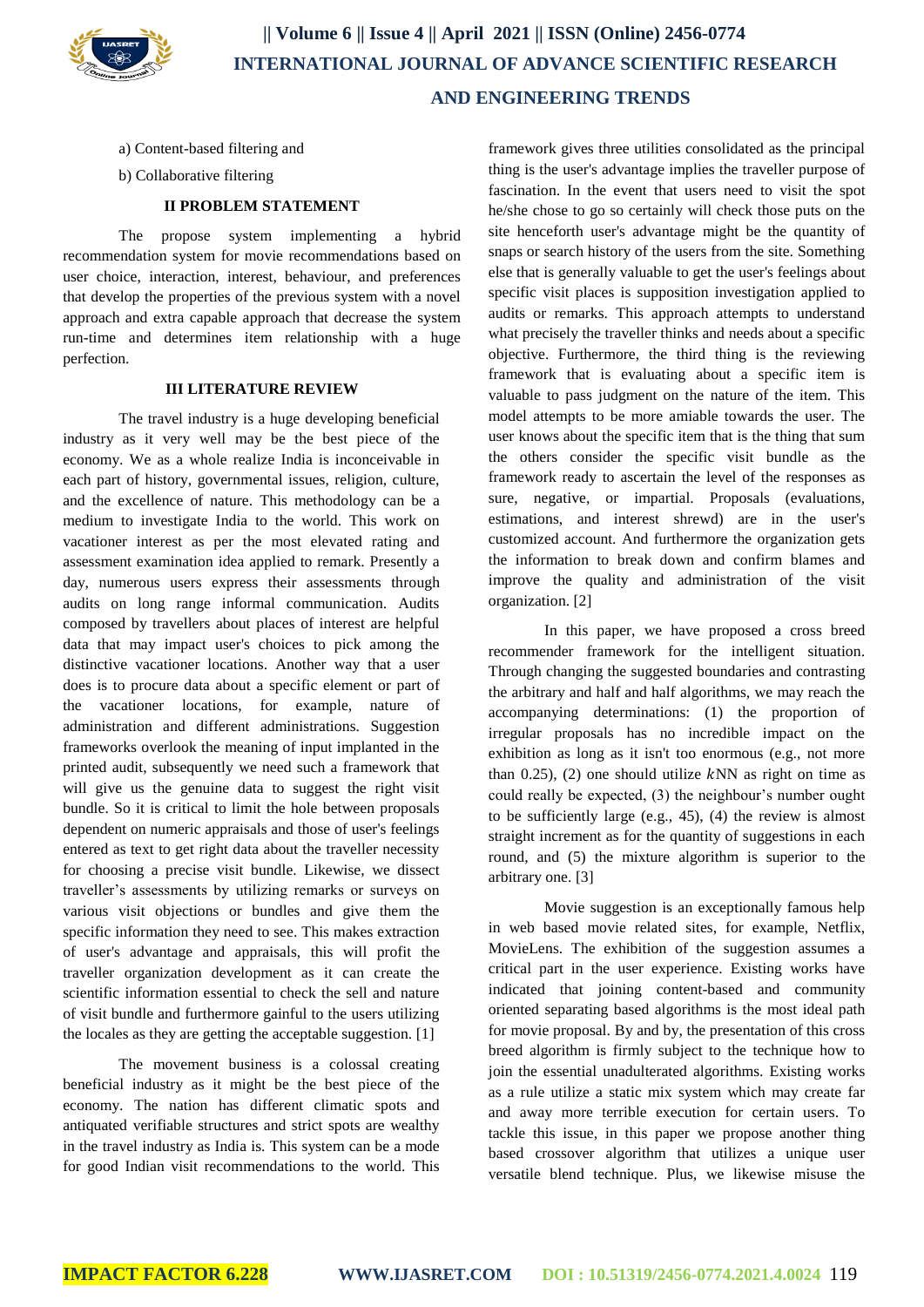

outside open assets IMDB as the movie content information. Trials on genuine datasets show that the powerful user versatile blend technique can essentially upgrade the presentation of the suggestion and the outer open asset IMDB is a generally excellent data asset for proposal. [4]

Customized diversion things suggestion is needed to help a huge number of individuals restricted the universe of possible things to accommodate their one of a kind tastes. These administrations normally rely upon an AI algorithm, what separates things into extensive arrangements of traits and matches these components to a user's inclinations. A bunch of such algorithms have been proposed. A large portion of these, for example, collective separating, works by finding a gathering of users dependent on the thing he/she purchases or gives criticism and afterward suggest well known things in the gathering. In this paper, we contend that depending just on such acts isn't adequate for a powerful proposal framework, we need to think about different things, for example, an amusement thing appreciating time since it could change throughout the course of time. In this paper, we proposed a novel algorithm to discover a gathering of users that utilized the appraisals as well as the hour of the given evaluations. Also, we propose algorithms for prescribing things to the makers with the end goal that they can engage us more. We perform trials to approve the presentation of our framework. We show that our framework outflanks in correlation with the current algorithms. [5]

#### **IV PROPOSE SYSTEM**

The propose system implementing will be a site that will contain a data set comprising of numerous movie. New users should join utilizing the UI gave on the site. The users will be approached to give input on specific movie and movie genres. User behaviour based on the feedback provided, the user will be segregated, and a number of recommendations will be provided. Ongoing investigation guarantees that the system will adjust powerfully dependent on user behaviour. Enrolled user will have the option to get to different highlights, for example, seeing movie subtleties, add movie to the watch list.

Content-based filtering and Collaborative filtering are the significant strategies in recommender frameworks that foresee new things that users would discover fascinating. Hybrid approaches use components of the two techniques to improve execution and beat deficiencies. In this paper, we propose a hybrid approach dependent on collaborative filtering and content-based filtering, implemented in a movie recommendation system. We likewise give an exact correlation of the hybrid approach to deal with the base techniques for content-based filtering and collaborative filtering and reach helpful determinations upon their performance.



Fig 2: System Architecture

# **V COMPARISON**

Table 1: Comparison of Existing System Algorithm and Methods

| <b>Existing Proposed Algorithm</b><br>and Methods                                                                                                                               | <b>Metrics</b>                                                                     | <b>Outcome Results</b>                                                                                                                  |
|---------------------------------------------------------------------------------------------------------------------------------------------------------------------------------|------------------------------------------------------------------------------------|-----------------------------------------------------------------------------------------------------------------------------------------|
| Ant colony optimization<br>(ACO), particle swarm<br>optimization (PSO), bat<br>algorithm (BA), Bee colony<br>optimization (BCO), and<br>Intelligent weed optimization<br>(IWO). | Mean absolute error.                                                               | System provides MAE value<br>for five SI algorithm as 0.41,<br>0.56, 0.68, 0.77 and 0.53<br>respectively.                               |
| K-means clustering, genetic<br>algorithm (GA) and principal<br>component analysis (PCA)                                                                                         | Mean absolute error, precision,<br>recall, and t-value.                            | The system provides mean<br>absolute error, t-value as 0.78<br>and 13.85 respectively.                                                  |
| Cuckoo optimization algorithm<br>(COA)                                                                                                                                          | Mean absolute error, Coverage,<br>precision, and recall.                           | COA method is more stable<br>than the GA method.                                                                                        |
| Fuzzy particle swarm<br>optimization-collaborative<br>filtering (FPSO-CF)                                                                                                       | Mean absolute error, Coverage.                                                     | The system provides mean<br>absolute error, coverage as 0.80<br>and 0.96 respectively.                                                  |
| Particle swarm optimization<br>(PSO) and Fuzzy c-means<br>(FCM)                                                                                                                 | Mean absolute error, Standard<br>deviation.                                        | The system provides mean<br>absolute error. Standard<br>deviation (SD) as 0.75 and<br>5.067, respectively.                              |
| K-means clustering algorithm<br>and cuckoo search optimization<br>algorithm.                                                                                                    | Mean absolute error, Standard<br>deviation, root mean square<br>error and t-value. | The system provides mean<br>absolute error, accuracy as 0.68<br>and 63.22, respectively.                                                |
| Artificial bee colony (ABC)<br>optimization technique and<br>k-means clustering technique.                                                                                      | Mean absolute error, precision,<br>recall, and accuracy.                           | The system provides mean<br>absolute error, precision, recall,<br>and accuracy as 0.42, 0.64, and<br>53.22, respectively.               |
| Gray wolf optimizer and Fuzzy<br>c-means clustering (FCM).                                                                                                                      | Mean absolute error, Standard<br>deviation, precision and recall.                  | The system provides mean<br>absolute error, Standard<br>deviation, precision and recall<br>as 0.68, 0.54 0.55 and 0.49<br>respectively. |
| Bat algorithm                                                                                                                                                                   | Mean absolute error, precision,<br>Recall, F-score.                                | By using the Bat algorithm,<br>we get 6.9% improved result<br>compared to existing ABC<br>regarding MAE and F-score.                    |